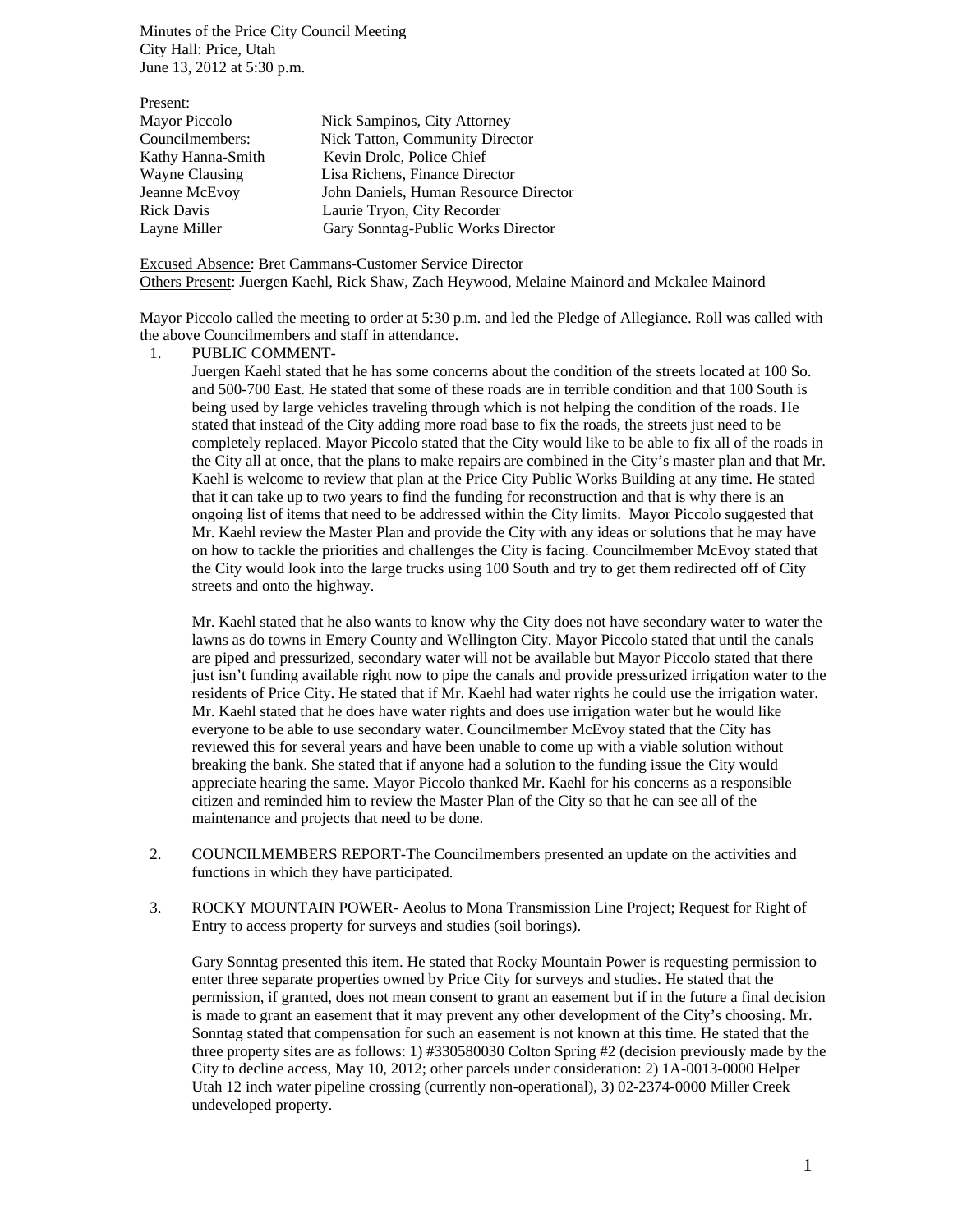Mr. Sonntag stated that if a decision is made to allow Rocky Mountain Power to do survey and soil boring work on the properties it opens the door for them to eventually ask for an easement. Installation of overhead high voltage power lines on these properties may make it difficult for the City to sell those properties if the City were to sell the property. Councilmember McEvoy asked whether the City could request a copy of the survey results if the City allows the company to access the property. Gary Sonntag stated that may be possible and that the City could receive a copy of the survey. **MOTION**. Councilmember McEvoy moved to allow Rocky Mountain Power to access the properties as outlined by staff for surveying only without soil boring and to deny the Colton Springs access. Motion seconded by Councilmember Clausing and carried.

CONSENT AGENDA-Councilmember McEvoy moved to approve the Consent Agenda items 4 through 18 with item 19 and 20 removed for discussion. Motion seconded by Councilmember Hanna-Smith and carried.

Councilmember Hanna-Smith and Councilmember Davis both disclosed that they work for AJB Properties, LLC.

4. MINUTES

a. May 23, 2012 City Council Meeting b. June 8, 2012 City Council Workshop

- 5. BUSINESS LICENSES- Authorization to approve a business license for Kracked Phone and Computer Repair at 58 W. Main and Squeeky Clean Windows at 239 N. 400 W (HOB).
- 6. LOCAL CONSENT- Authorization to approve local consent for a Full Service Restaurant Liquor License and Club Liquor License for Anthony J's, LLC (AJB Properties) at 23 E. 100 N. (formerly Elks Lodge).
- 7. FIRE DEPARTMENT- Authorization to apply for the 2012 Assistance to Firefights Grant (AFG) to replace Engine 409 and to purchase new handheld portable computer devices.
- 8. FIRE DEPARTMENT-Authorization to accept the 2012 Utah Fire Department Assistance Grant (UFDAG) for \$12,200 to be used to replace expired structure firefighting clothing.
- 9. RESOLUTION 2012-08-A Resolution adopting the Fiscal Year 2012-2013 Budget.
- 10. PUBLIC HEARING-Authorization to set a Public Hearing on June 27, 2012, to receive input on the Fiscal Year 2011-12 year-end budget revision.
- 11. USU EASTERN COOPERATIVE AGREEMENT-Pedestrian Crossing at 300 East 500 North
- 12. PEDESTRIAN SAFETY TRAFFIC CONTROL DEVICE- Project No. 4E-2012, June 6, 2012 bid opening. No bids were received. Permission to pursue equipment purchase at a fair and reasonable price from reputable vendor. This equipment will be installed by City at two cross walks, 300 East 500 North.
- 13. PARK SHELTER STEEL STRUCTURE-Project No 5E-2012- Bids are being evaluated for compliance.
- 14. PARK PAVILION EXTERIOR UPGRADE-(paint & stain coatings), Project No. 4C-2012-Bids are being evaluated for compliance.
- 15. SURPLUS-Declaration of vehicles and equipment that are no longer of value to the City.
- 16. RESOLUTION 2012-09-Adopt 2012 Certified Tax Rate of .002162 for a total value of \$713,435 of property tax revenues.
- 17. STAFFING, PARKS / CEMETERY-Consideration and approval to maintain previously approved staffing levels in the Parks and Cemetery Department by hiring four full-time employees. If filling the vacancies creates a vacancy in another department (transfer), approval to fill the resultant vacancy is also requested.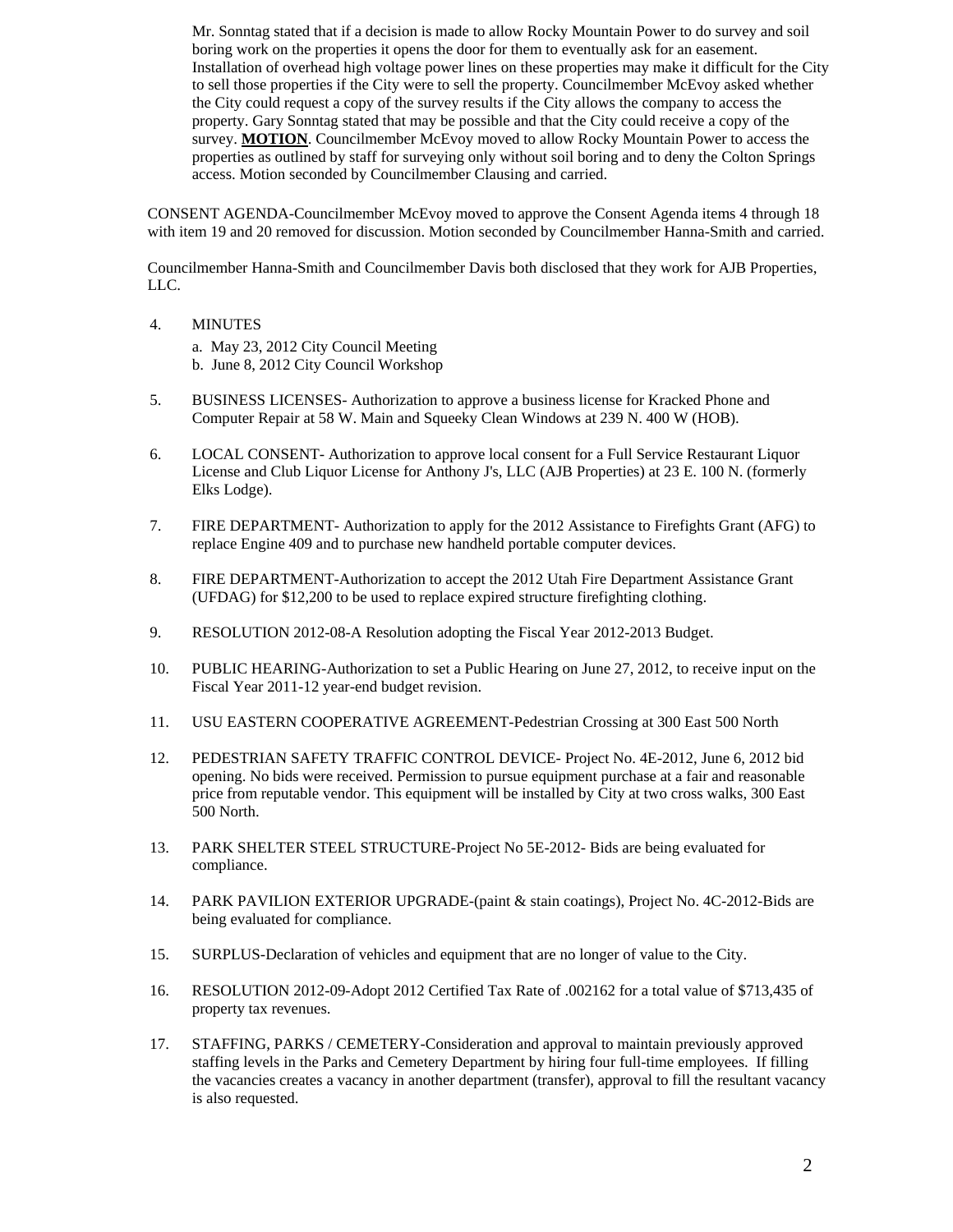18. TRAVEL REQUEST:

Officer Susan Hyde-2012 CIT International Conference-Las Vegas, NV. Aug. 19-23, 2012 Officer Brian Judd-Handgun Instructor-POST-Sandy, UT. June 11-15, 2012 Officer Brandon Ratcliffe-Emergency Vehicle Operations Training-SLC, Ut. August 20-24-2012

- 19. FIRE DEPARTMENT- Authorization to replace Firefighters Leonard Miller and Guy Norton and to promote one experienced Firefighter to the rank of Captain, replacing Captain Norton and to promote one experienced Firefighter to Training Officer to include a pay increase to \$100.00 per month to compensate that Firefighter for the extra time involved in training. Councilmember Clausing asked if the Fire Department budget has enough money in the budget to compensate this requested increase. Mayor Piccolo stated that the Fire Department provides their own internal training to their firefighters and offers the training to outside entities. He stated that the Training Officer would be the responsible for making sure all of the firefighters were properly trained and up to date on all requirements. John Daniels stated that the trainings are almost always held on Saturdays and that everyone in the department were unified in this requested compensation increase. Mayor Piccolo stated that the Fire Captain used to get \$50 and the Training Officer was receiving \$50 but now the Training Officer would receive the \$100 which would be a total impact of \$600 a year. Mayor Piccolo stated that he agrees with the recommendations. **MOTION**. Councilmember Clausing moved to approve the request. Motion seconded by Councilmember Hanna-Smith and carried.
- 20. YOUTH COUNCIL- Authorization to move the funding currently in the Youth Council budget into a new budget item entitled Teen Activity Council. Councilmember Miller stated that since after developing this request he had spoken to Mayor Piccolo and Nick Sampinos and now believes that the Youth Council can remain intact with an added Teen Activity Sub-Committee to get more kids interested and inspired. Mayor Piccolo stated that the Teen Activity Committee can work under the Youth Council without any changes to the bylaws or program. Mayor Piccolo expressed appreciation to Councilmember Miller for his efforts in making it better. Lisa Richens stated that there is money available from a fundraising effort years ago dedicated to the Youth Council that can be used first and then if the Council would like to add more they can budget it in next year's fund. **MOTION**. Councilmember McEvoy moved to establish a Teen Activity Sub-Committee under the Youth Council and recognize the availability of appropriate budgeted funds to that body to be expended at Councilmember Millers' discretion. Motion seconded by Councilmember Hanna-Smith and carried.
- 21. WATER RESOURCES- Update by Gary Sonntag
	- Scofield Reservoir water is down to 46,000 acre feet which is about 20% less this month than last.
	- City needs to advertise and identify conservation of water needs and get citizens to voluntarily conserve water now before it's too late.
- 22. COMMUNITY PROG./CULTURE CONNECTION-Update by Councilmember Hanna-Smith
	- Continual planting of flowers in pots around the City parks, Wave Pool and City Hall.
		- Sutherlands planted the memorial section in Washington Park
- 23. INTERNATIONAL DAYS-Update by Councilmember Davis
	- First aid tent will be set up
	- Parade trailer is ready for decorations
	- 31 vendors and 49 booths signed up so far
	- Safety assessment for planned burnout activity has been reviewed with the police and street departments
- 24. UNFINISHED BUSINESS:
	- a. Recycling-Update by Councilmember McEvoy
		- Mannie Escoto will be recycling metals in Price City and will find a location where he can store vehicles to dismantle and then sell them to Utah Metal Recycling.
	- Recycling trailer vandalism-Bowling Alley trailer.
	- b. Centennial Committee-Update by Mayor Piccolo
		- A savings account will be placed in the time capsule for a recipient to collect when the capsule is opened in 2037. Deadline is July 19, 2012 to turn items for the time capsule.